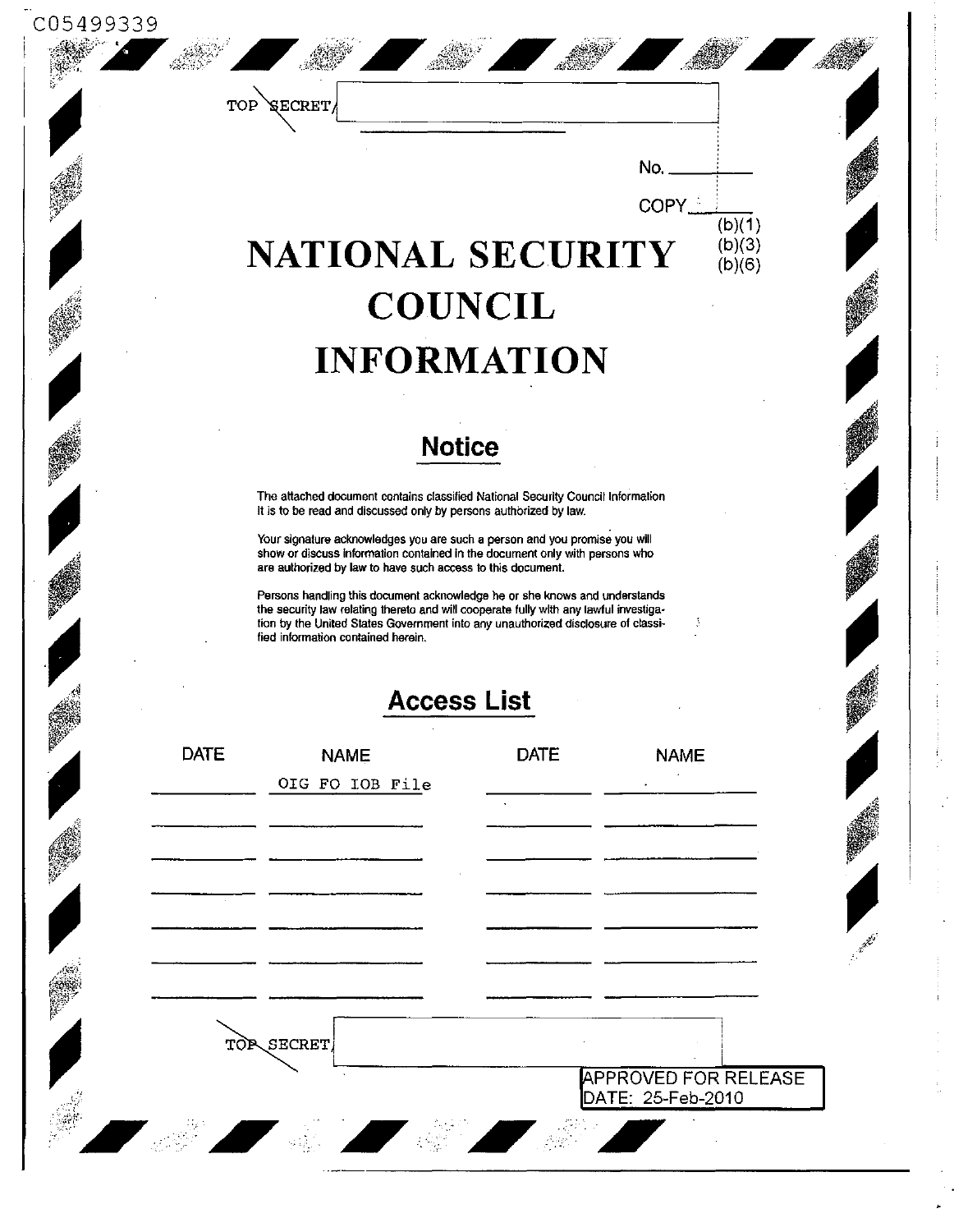|                                                                | <b>ROUTING</b>                                              |                                                         |                         |                   |           |
|----------------------------------------------------------------|-------------------------------------------------------------|---------------------------------------------------------|-------------------------|-------------------|-----------|
| NAME AND ADDRESS<br>10                                         |                                                             | <b>DATE</b>                                             | <b>INITIALS</b>         |                   |           |
| 1<br>OIG FO IOB FILE                                           |                                                             |                                                         |                         |                   |           |
| $\mathbf{2}$                                                   |                                                             |                                                         |                         |                   |           |
| $\mathbf{3}$                                                   |                                                             |                                                         |                         |                   |           |
| 4                                                              |                                                             |                                                         |                         |                   |           |
|                                                                |                                                             |                                                         |                         |                   |           |
| 5 <sub>5</sub>                                                 |                                                             |                                                         |                         |                   |           |
| 6                                                              |                                                             |                                                         |                         | <b>CONTROLNO:</b> |           |
| 7                                                              |                                                             |                                                         |                         |                   |           |
| 8                                                              |                                                             |                                                         |                         | COPY:             | <b>OF</b> |
| 9                                                              |                                                             |                                                         |                         |                   |           |
| 10                                                             |                                                             |                                                         |                         |                   |           |
|                                                                |                                                             |                                                         |                         |                   |           |
| <b>REMARKS</b>                                                 |                                                             |                                                         |                         |                   |           |
|                                                                |                                                             |                                                         |                         |                   |           |
| FROM: NAME, ADDRESS, AND PHONE NO.<br><b>INSPECTOR GENERAL</b> |                                                             |                                                         | <b>DATE</b><br>9/6/2007 |                   |           |
|                                                                |                                                             |                                                         |                         |                   |           |
|                                                                | for the following specific compartments / sub compartments: | Access to this document is restricted to those approved |                         |                   |           |
|                                                                |                                                             |                                                         |                         |                   |           |
|                                                                |                                                             |                                                         |                         |                   |           |
|                                                                |                                                             |                                                         |                         |                   |           |
|                                                                |                                                             |                                                         |                         |                   |           |
|                                                                |                                                             |                                                         |                         |                   |           |
|                                                                |                                                             | NATIONAL SECURITY INFORMATION                           |                         |                   |           |
|                                                                |                                                             | Unauthorized Disclosure Subject to Criminal Sanctions   |                         |                   |           |
|                                                                |                                                             |                                                         |                         |                   |           |
|                                                                |                                                             |                                                         |                         |                   |           |
|                                                                |                                                             |                                                         |                         |                   |           |

计可变 医无子宫

 $\frac{1}{2}$ 

 $\label{eq:3.1} \begin{split} \mathcal{L}_{\text{max}}(\mathbf{r},\mathbf{r}) & = \mathcal{L}_{\text{max}}(\mathbf{r},\mathbf{r}) + \mathcal{L}_{\text{max}}(\mathbf{r},\mathbf{r}) + \mathcal{L}_{\text{max}}(\mathbf{r},\mathbf{r}) + \mathcal{L}_{\text{max}}(\mathbf{r},\mathbf{r}) + \mathcal{L}_{\text{max}}(\mathbf{r},\mathbf{r}) + \mathcal{L}_{\text{max}}(\mathbf{r},\mathbf{r},\mathbf{r}) + \mathcal{L}_{\text{max}}(\mathbf{r},\mathbf{r},\mathbf{r}) + \$ 

 $\frac{1}{2}$  and  $\frac{1}{2}$  and  $\frac{1}{2}$  and  $\frac{1}{2}$ 

 $\mathcal{L}_{\text{max}}$  and  $\mathcal{L}_{\text{max}}$ 

 $\label{eq:2.1} \begin{aligned} \mathcal{L}_{\text{max}}(\mathcal{L}_{\text{max}}) = \mathcal{L}_{\text{max}}(\mathcal{L}_{\text{max}}) \mathcal{L}_{\text{max}}(\mathcal{L}_{\text{max}}) \mathcal{L}_{\text{max}}(\mathcal{L}_{\text{max}}) \\ \mathcal{L}_{\text{max}}(\mathcal{L}_{\text{max}}) = \mathcal{L}_{\text{max}}(\mathcal{L}_{\text{max}}) \mathcal{L}_{\text{max}}(\mathcal{L}_{\text{max}}) \mathcal{L}_{\text{max}}(\mathcal{L}_{\text{max}}) \mathcal{L}_{\text{max}}(\mathcal{L}_{\text$ 

 $\frac{1}{\sqrt{2}}$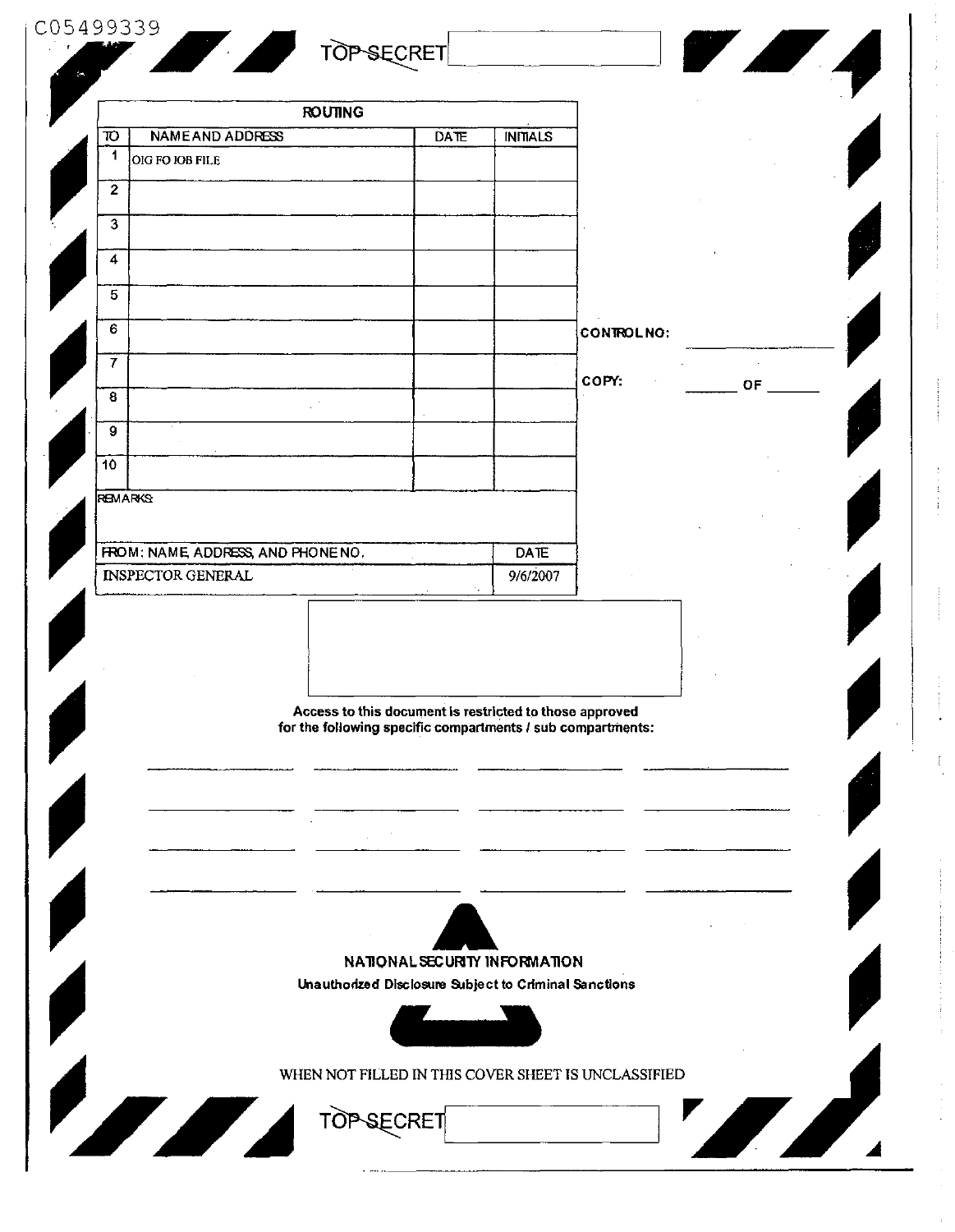C05499339 TOP\SECRET

Central Intelligence Agency



Washington, D.C. 20505 **the INSPECTOR GENERA** *<2001-05\*1* 

Inspector General 703-874-2555

(b)(1) (b)(3) (b)(6)

6 September 20 07

Ms. Stefanie R. Osburn Executive Director President's Foreign Intelligence Advisory Board Washington, D.C. 20503

Dear Ms. Osburn:

TOP SECRET

This correspondence is submitted pursuant to your 29 August 2007 request to the Central Intelligence Agency (CIA) Executive Secretary.

Your correspondence seeks clarification of the CIA Office of Inspector General (OIG) determination that there were no illegal activities by the CIA or any of its officers during the course of the reported incident.

As a result, OIG sent a memorandum to the Director, CIA on 14 March 2006 reporting on a "particularly serious problem" which CIA Office of Congressional Affairs reported to the Congressional Oversight Committees on 22 March 2006.

indicated that the release to the IOB. requests for further The 10 July 2006 OIG correspondence information was cleared for That correspondence also noted that information coüld be obtained from OIG is available to assist you in obtaining required clearances and approvals for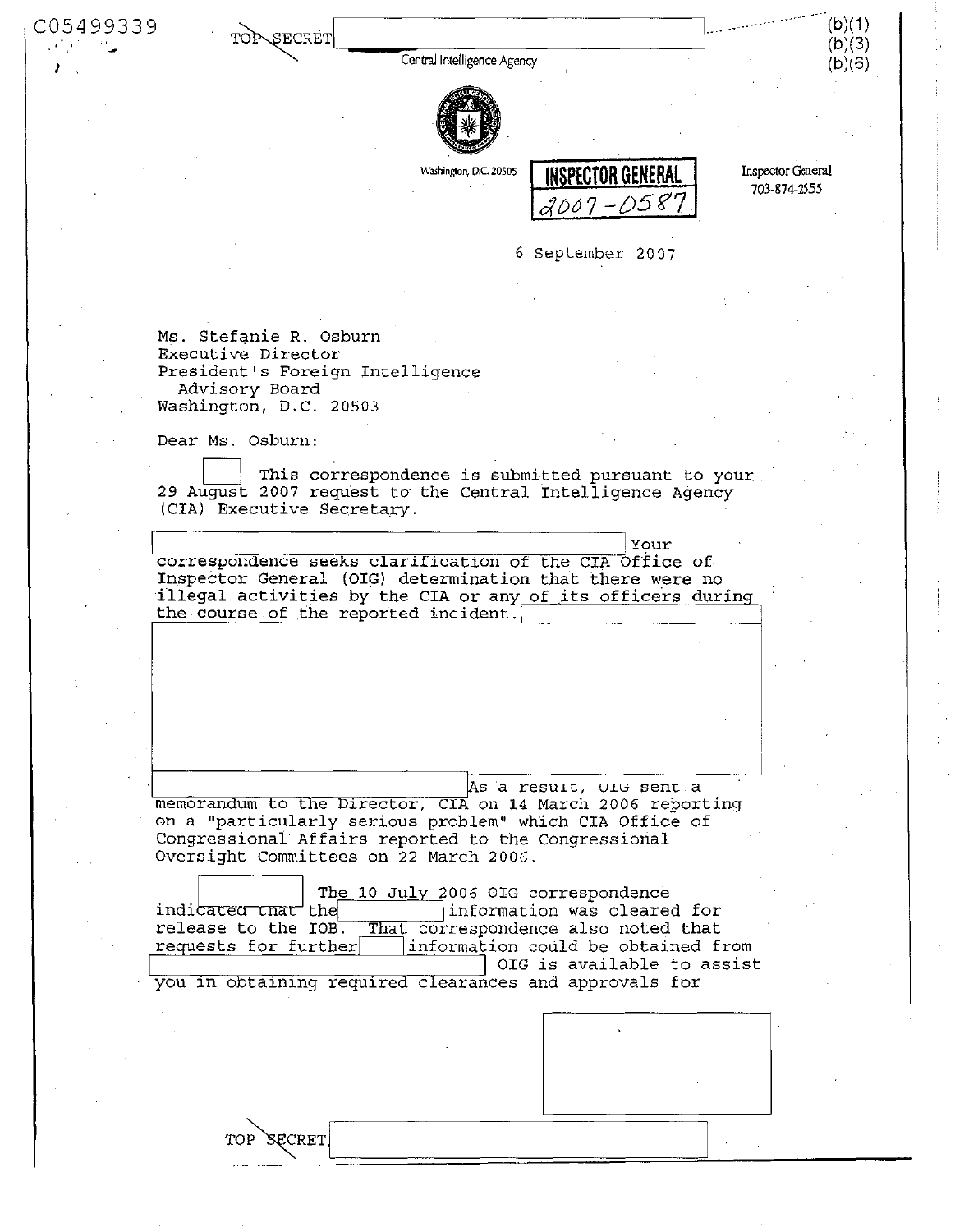| C05499339 |                                 |  |  |  |
|-----------|---------------------------------|--|--|--|
|           |                                 |  |  |  |
| $\sim$    | <del>™≏¤eg<sub>le</sub>nn</del> |  |  |  |
|           |                                 |  |  |  |

Ms. Stefanie R. Osburn

TOP~SECRET/

 $\alpha$  access to information in order that this and any other information you require in conjunction with your inquiry may be shared with properly cleared personnel.'

Please let me know if you have any questions with regard to this matter, or if I may be of assistance in any way.

っ

Sincerely,

donn/L. Helgerson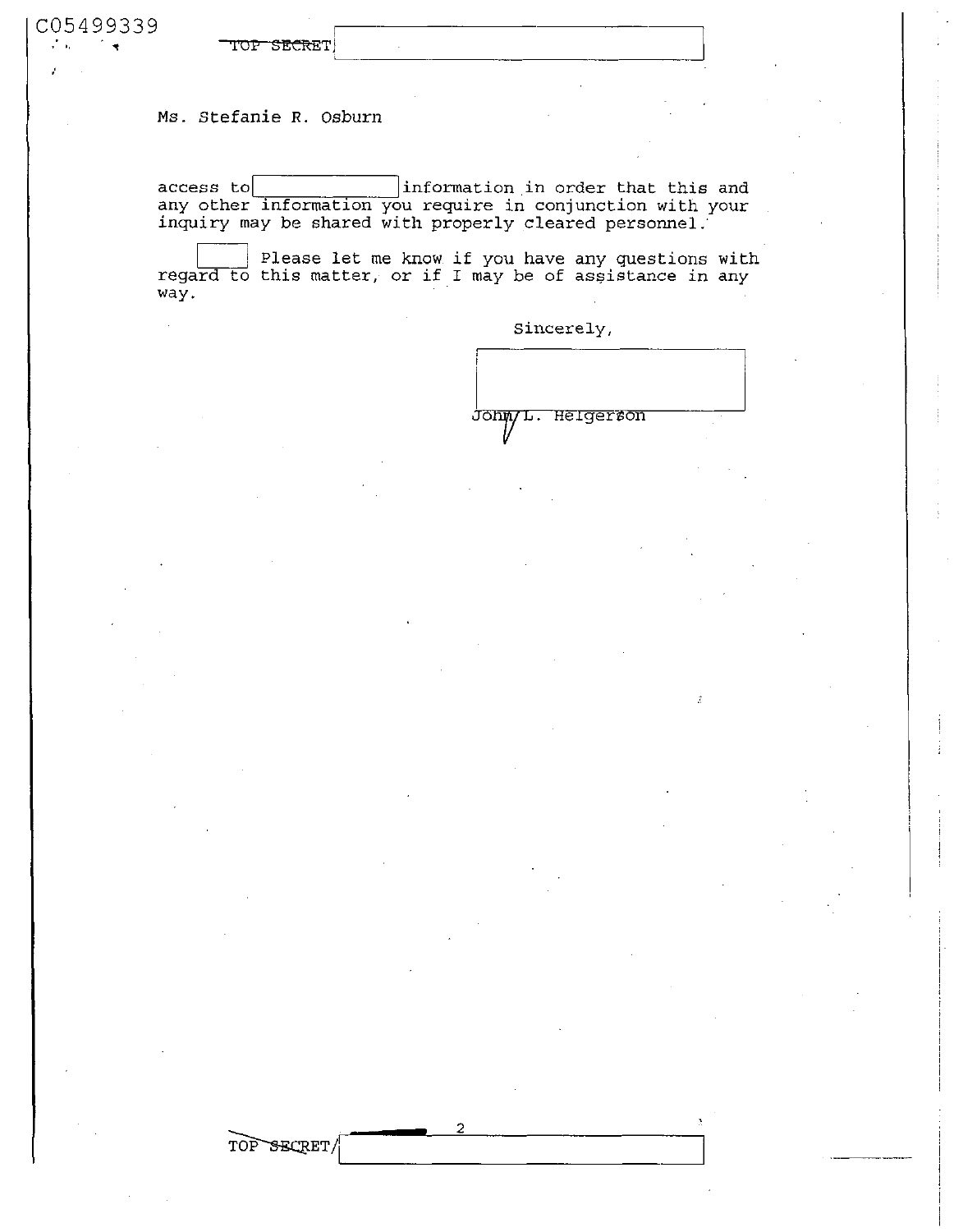| C05499339 | TOP SECRET/                                                                                                                                                                                                      |
|-----------|------------------------------------------------------------------------------------------------------------------------------------------------------------------------------------------------------------------|
|           | Ms. Stefanie R. Osburn                                                                                                                                                                                           |
|           | EO/OIG<br>$(6$ Sep 2007)<br>$S:\D{DCI\ OIG}$<br>Front Office\External<br>Correspondence\September 2007 Letter to Osburn, ExDir PFIAB,<br>.doc<br>re                                                              |
|           | Distribution:<br>Original - Addressee<br>1 - Associate Deputy Director<br>$1 - DCIA/COS$<br>1 - Executive Secretary<br>- OPCC Staff:<br>- DAC (Blind memo)<br>- OIG Counsel<br>IG Chrono<br>1 - INV Subject File |

**. 3** 

TOP-SEGRET/